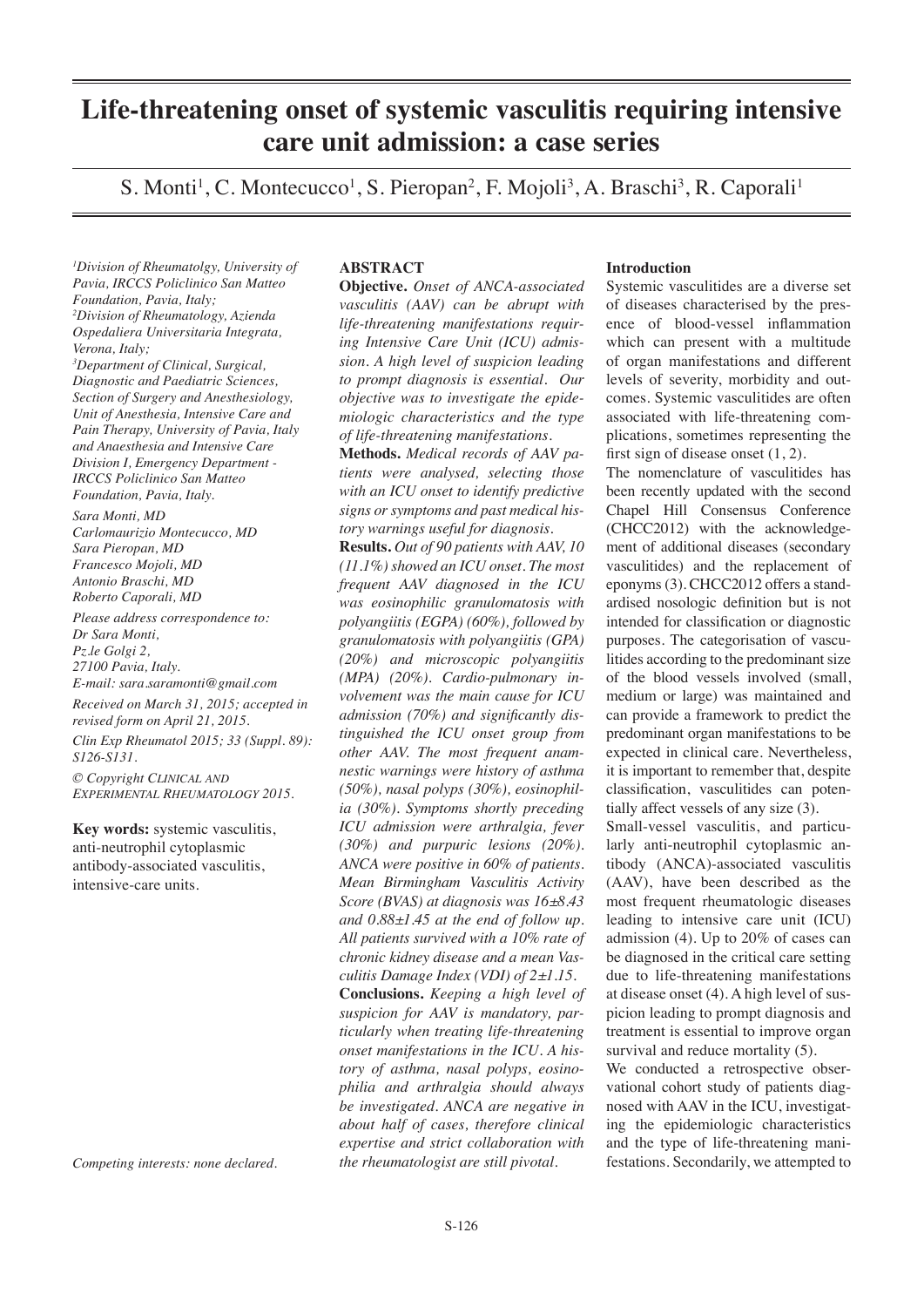|  |  |  | <b>Table I.</b> Type and frequency of AAV manifestations requiring ICU admission. |
|--|--|--|-----------------------------------------------------------------------------------|
|  |  |  |                                                                                   |

| Disease onset manifestation                 | $n.$ (%)  | Pathologic finding                                     | Type of AAV    |
|---------------------------------------------|-----------|--------------------------------------------------------|----------------|
| Respiratory failure                         | $3(30\%)$ | DAH (Pulmonary-renal ssyndrome in 2 cases)             | 2 MPA<br>1 GPA |
| Dyspnoea, signs of congestive heart failure | $4(40\%)$ | Cardiomyopathy with severely reduced ejection fraction | 4 EGPA         |
| Acute abdomen                               | $2(20\%)$ | Intestinal ischemia leading to surgical resection      | 2 EGPA         |
| Dyspnoea and stridor                        | $1(10\%)$ | Subglottic stenosis                                    | l GPA          |

DAH: diffuse alveolar haemorrhage; AAV: ANCA-associated vasculitis; MPA: microscopic polyangiitis; GPA: granulomatosis with polyangiitis; EGPA: eosinophilic granulomatosis with polyangiitis.

identify predictive signs or symptoms and past medical history warnings that can be useful to suggest a diagnosis of AAV in patients admitted to the ICU.

## **Materials and methods**

Medical records of all patients followed at our Department up to February 2015 with a diagnosis of AAV were analyzed, selecting those with an ICU onset of disease. Patients or their relatives provided informed consent according to local guidelines.

All patients fulfilled the American College of Rheumatology and Chapel Hill nomenclature criteria. Full anamnestic, clinical, organ-involvement, laboratory, histologic, induction and maintenance treatment data were available for all patients. Detailed history of the causes leading to ICU admission, the presence of prodromic signs or symptoms or the presence of relevant past medical warnings was investigated. ANCA positivity by immunofluorescence was always confirmed with ELISA for proteinase-3 (PR3) or myeloperoxidase (MPO). Clinimetric evaluation was retrospectively performed with *Birmingham Vasculitis Activity Score* (BVAS) version 3 (6), *Vasculitis Damage Index* (VDI) (7) and *Five Factor Score* (FSS) (8). A comparison of the baseline characteristic of AAV with ICU onset and the remaining 80 AAV patients followed at our Department was also performed. Descriptive statistical data were presented as means ± standard deviation (SD) and percentages. Parametric statistic tests were performed when appropriate.

## **Results**

A total of 90 patients with AVV were followed at our Rheumatology Department. The most frequently represented AAV in our cohort was eosinophilic granulomatosis with polyangiitis (EGPA) (n=51 patients; 56.6%), followed by granulomatosis with polyangiitis (GPA) (n=35 patients; 38.9%), and microscopic polyangiitis (MPA)  $(n=4$  patients;  $4.4\%$ ).

Within this group, we selected 10 (11.1%) patients whose disease onset was characterised by life-threatening manifestations leading to ICU admission.

Mean age of patients diagnosed in the intensive care setting: 46±15.2, male/ female: 4/6. The type and frequency of different disease manifestations requiring intensive care management are reported in Table I.

The most frequent AAV diagnosed in the ICU in our case series was (EGPA)  $(60\%)$ , followed by  $(GPA)$   $(20\%)$  and (MPA) (20%).

Cardio-pulmonary acute involvement was the main cause for ICU admission, accounting for 70% of cases. Diffuse alveolar haemorrhage (DAH) represented the leading cause of respiratory failure in our population; concomitant infections were excluded with extensive microbial investigations also on bronchoalveolar lavage. Patients complained of dyspnea and cough, associated with acute hypoxemic respiratory failure and rapid anaemisation requiring multiple red blood cells (RBC) transfusions. Haemoptysis was present in 2 cases.

Out of 3 patients presenting with DAH, 2 (20% of the study population) had a pulmonary-renal syndrome with acute kidney injury (AKI), nephrotic-range proteinuria and microhaematuria. Renal histology disclosed pauci-immune necrotising and crescentic glomerulonephritis. Both patients were diagnosed with MPA.

Table II presents a comprehensive overview of the demographic and clinical characteristics of the study population. ANCA were positive in 60% of our cases: 30% c-ANCA (PR3), 30% p-ANCA (MPO). Prodromic signs or symptoms and anamnestic warnings preceding the diagnosis are also listed.

The most frequent anamnestic warning was history of asthma, presented by 50% of patients and lasting up to 30 years before the acute exacerbation leading to the ICU diagnosis occurred. 30% of patients reported recurrent nasal polyps, often treated with frequent surgical procedures without a conclusive diagnosis. Mild eosinophilia, characteristically and significantly increasing at the time of disease flare and ICU admission, was detectable in 30% of cases, often being recognisable several years before the diagnosis. The most frequent symptoms shortly preceding ICU admission were arthralgia and fever (30% of cases). Purpuric lesions were observed in 20% of patients.

## *Treatment*

The majority of our patients required mechanical ventilation and/or extracorporeal life support when admitted to ICU (Table III). Antibiotic therapy was empirically prescribed to all patients. Once the diagnosis of AAV was established, patients were promptly initiated on a remission induction therapeutic strategy. High dose glucocorticoids (at least 1 mg/kg or, more frequently, high dose pulse therapy of methylprednisolone 1 g/day for 3 days) were the mainstay of treatment, usually in association with plasma exchange and/or *i.v.* cyclophosphamide cycles at the dosage of 15 mg/kg every two weeks for 3 to 6 infusions, eventually adjusted according to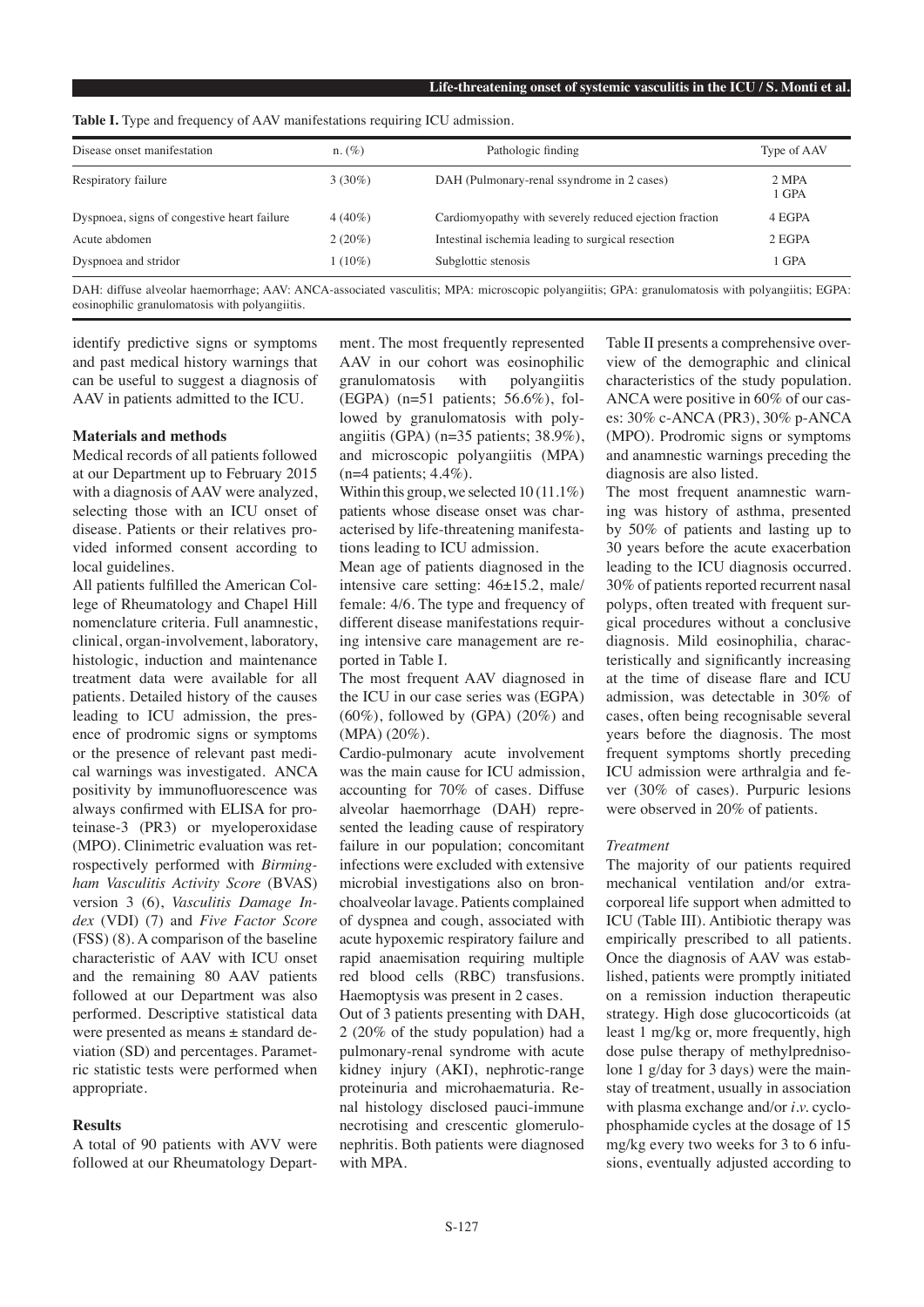#### **Life-threatening onset of systemic vasculitis in the ICU / S. Monti et al.**

**Table II.** Demographic and clinical characteristics of the study population. Analysis of the prodromic signs and symptoms and anamnestic warning preceding the event leading to the diagnosis in ICU.

| Patient | Sex            | Age at<br>diagnosis | Type of<br><b>AAV</b> | <b>ANCA</b><br>positivity | Manifestation<br>leading to ICU<br>admission | Other associated<br>signs/symptoms<br>at ICU admission                          | Prodromic<br>signs/symptoms<br>and anamnestic<br>warnings      | Duration of<br>prodromic<br>and<br>anamnestic<br>warning<br>before<br>diagnosis | Outcome                                                             | Duration<br>of follow-up<br>(mts) |
|---------|----------------|---------------------|-----------------------|---------------------------|----------------------------------------------|---------------------------------------------------------------------------------|----------------------------------------------------------------|---------------------------------------------------------------------------------|---------------------------------------------------------------------|-----------------------------------|
| Case 1  | $\overline{F}$ | 46                  | <b>MPA</b>            | p-ANCA<br>(MPO)           | <b>DAH</b>                                   | Haemoptysis,<br>Anaemia, arthritis,<br>haematuria                               | Fever, arthralgia                                              | 2 weeks                                                                         | Moderate<br>restrictive pattern<br>at RFTs                          | 84                                |
| Case 2  | $\overline{F}$ | 46                  | <b>EGPA</b>           |                           | Cardiomyopathy                               | CNS vasculitis,<br>significantly<br>increasing<br>eosinophilia, ENT             | Asthma, nasal<br>polyps, eosinophilia                          | 29 years                                                                        | Cardiac function<br>fully recovered.<br>chronic asthma              | 14                                |
| Case 3  | M              | 71                  | <b>EGPA</b>           |                           | Cardiomyopathy                               | PN, significantly<br>increasing<br>eosinophilia,<br>pericarditis, ENT           | Asthma, nasal<br>polyps, previous<br>eosinophilic<br>pneumonia | 30 years                                                                        | EF 40%.<br>chronic asthma                                           | 60                                |
| Case 4  | M              | 43                  | <b>EGPA</b>           | p-ANCA<br>(MPO)           | Intestinal<br>ischemia                       | Increasing<br>eosinophilia, ENT                                                 | Asthma, nasal<br>polyps                                        | 12 months                                                                       | Recovered after<br>bowel resection                                  | 120                               |
| Case 5  | M              | 56                  | <b>EGPA</b>           |                           | Cardiomyopathy                               | Increasing<br>eosinophilia,<br>pericarditis                                     | Asthma,<br>eosinophilia                                        | 12 months                                                                       | EF 45%.<br>chronic asthma                                           | 96                                |
| Case 6  | $\overline{F}$ | 16                  | <b>GPA</b>            | c-ANCA<br>(PR3)           | <b>DAH</b>                                   | AKI, proteinuria,<br>haematuria<br>haemoptysis, anemia                          | Fever, arthralgia                                              | 2 days                                                                          | Mild restrictive<br>pattern at RFTs.<br>Normal renal<br>function    | 9                                 |
| Case 7  | $\overline{F}$ | 29                  | <b>GPA</b>            | c-ANCA<br>(PR3)           | Subglottic<br>stenosis                       | Pulmonary<br>cavitary lesions,<br><b>ENT</b>                                    | Chronic ENT<br>involvement                                     | 7 years                                                                         | Permanent<br>tracheostomy.<br>Proptosis                             | 120                               |
| Case 8  | $_{\rm F}$     | 53                  | <b>MPA</b>            | c-ANCA<br>(PR3)           | <b>DAH</b>                                   | AKI, proteinuria,<br>haematuria,<br>haemoptysis,<br>anaemia, arthritis          | Fever, arthralgia                                              | 7 days                                                                          | Moderate<br>restrictive pattern<br>at RFTs. End stage<br><b>CKD</b> | 36                                |
| Case 9  | M              | 56                  | <b>EGPA</b>           |                           | Intestinal<br>ischemia                       | AKI, proteinuria,<br>haematuria,<br>cutaneous<br>leukocytoclastic<br>vasculitis | Purpuric lesions,<br>arthralgia                                | 2 months                                                                        | Recovered after<br>bowel resection.<br>Normal renal<br>function     | 24                                |
| Case 10 | F              | 49                  | <b>EGPA</b>           | p-ANCA<br>(MPO)           | Cardiomyopathy                               | ILD, cutaneous<br>leukocytoclastic<br>vasculitis                                | Asthma, purpuric<br>lesions, arthritis                         | 4 years                                                                         | Cardiac function<br>fully recovered.<br>Chronic Asthma              | 18                                |

DAH: diffuse alveolar hemorrhage; AAV: ANCA-associated vasculitis; MPA: microscopic polyangiitis; GPA: granulomatosis with polyangiitis; EGPA: eosinophilic granulomatosis with polyangiitis; ENT: ear, nose, throat involvement; CNS: central nervous system; PN: peripheral neuropathy; AKI: acute kidney injury; MTS: months; RFTs: respiratory function tests; EF: cardiac ejection fraction; CKD: chronic kidney disease.

renal function. One patient with pulmonary-renal syndrome was successfully treated with Rituximab (375 mg/m<sup>2</sup> every week for 4 administrations). Specific immunosuppressive treatment was promptly introduced within 4 days from ICU admission in the majority of cases. Maintenance treatment mainly consisted in low dose glucocorticoids and weekly methotrexate, usually preferred to azathioprine in our cohort.

## *Prognosis*

The survival rate in our cohort of patients was 100% up to 10 years since ICU admission. Mean *Birmingham Vasculitis Activity Score*, version 3 (BVAS) at diagnosis was 16±8.43 and

dropped to 0.88±1.45 at latest follow up visit. We recorded a 10% rate of endstage chronic kidney disease (CKD) requiring haemodialytic treatment. Cardiac function significantly improved in all patients with cardiomyopathy due to EGPA, with a residual slightly reduced ejection fraction (40–45%) in two patient. DAH always resulted in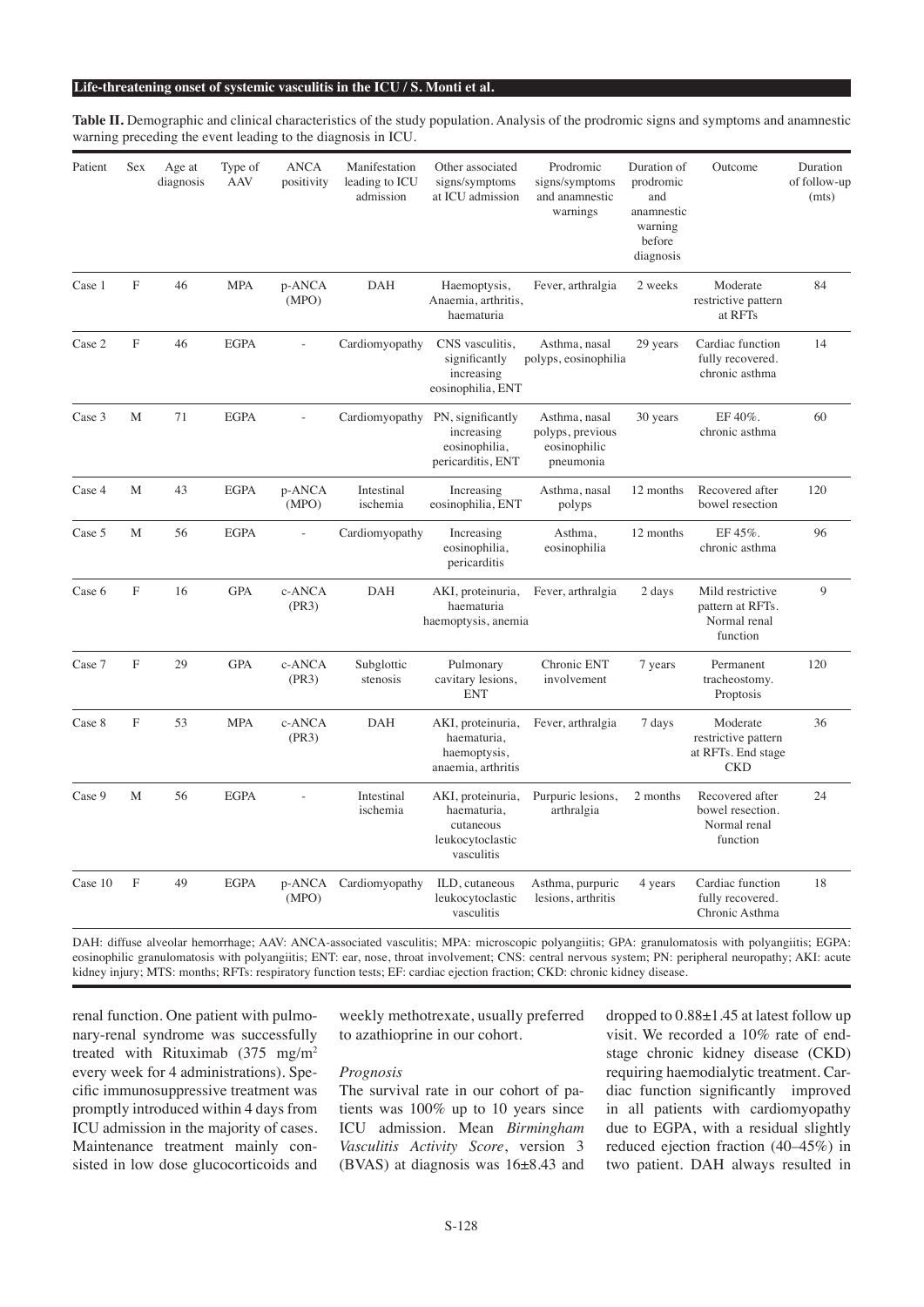**Table III.** Treatment strategies in AAV diagnosed in ICU.

| Acute treatment               | $n (\%)$    |
|-------------------------------|-------------|
| Mechanical ventilation        | $5(50\%)$   |
| Tracheostomy                  | $1(10\%)$   |
| <b>CRRT</b>                   | $2(20\%)$   |
| <b>ECMO</b>                   | $1(10\%)$   |
| Remission induction treatment | $n (\%)$    |
| High dose corticosteroids     | $10(100\%)$ |
| Plasma exchange               | $3(30\%)$   |
| Cyclophosphamide              | $5(50\%)$   |
| Rituximab                     | $1(10\%)$   |
| Maintenance treatment         | $n(\%)$     |
| Low dose corticosteroids      | $10(100\%)$ |
| Methotrexate                  | 7(70%)      |
| Azathioprine                  | $1(10\%)$   |

CRRT: continuous renal replacement therapy; ECMO: extracorporeal membrane oxygenation; AAV: ANCA-associated vasculitis; MPA: microscopic polyangiitis; GPA: granulomatosis with polyangiitis.

some degree of asymptomatic mild to moderate restrictive pattern at pulmonary function tests. The life-threatening symptom leading to ICU admission did not relapse in any of our patients during maintenance treatment. Mean *Vasculitis Damage Index* (VDI) was 2±1.15 at the end of follow-up.

## *Comparison with the AAV control group*

Data on demographic, type of clinical presentation, disease activity and outcome of the study group of patients with AAV onset leading to ICU admission were compared with the remaining 80 AAV patients followed at our Department (Table IV).

Although not reaching statistical significance, patients with ICU-onset were about 10 years younger at diagnosis compared to the control AAV group (mean age at diagnosis 46±15.2 *vs.* 55±16.6; *p*=0.09). MPA significantly led to ICU admission at disease onset due to pulmonary-renal syndrome more frequently compared to the control group (*p*=0.05). ANCA status did not significantly differ among the two groups. Considering the type of organ involvement at disease onset, the pulmonary system was significantly more affected in patients with life-threatening manifestations leading to ICU ad**Table IV.** Comparison of baseline characteristics of ICU-onset AAV patients and the AAV control group not diagnosed in the ICU.

| Variable                                     | <b>ICU-onset AAV</b> | AAV control group | $p$ -value |
|----------------------------------------------|----------------------|-------------------|------------|
| n                                            | 10                   | 80                |            |
| Sex (M/F)                                    | 4/6                  | 33/47             |            |
| Age (mean $\pm$ SD)                          | $46 + 15.2$          | $55 \pm 16.6$     | <b>NS</b>  |
| Type of AAV $n(\%)$ :                        |                      |                   |            |
| <b>EGPA</b>                                  | 6 $(60\%)$           | 45 (56%)          | <b>NS</b>  |
| <b>GPA</b>                                   | 2 $(20\%)$           | 33 (41%)          | <b>NS</b>  |
| <b>MPA</b>                                   | 2 $(20\%)$           | 2(2%)             | 0.05       |
| p-ANCA (MPO)                                 | 3 $(30\%)$           | 33 $(41\%)$       | <b>NS</b>  |
| $c-ANCA (PR3)$                               | 3 $(30\%)$           | 16 $(20\%)$       | <b>NS</b>  |
| Type of organ involvement at onset $n(\%)$ : |                      |                   |            |
| Lung                                         | $10(100\%)$          | 45 (56%)          | 0.01       |
| Kidney                                       | 3 $(30\%)$           | 17(21%)           | <b>NS</b>  |
| Heart                                        | 4 $(40\%)$           | 13 $(16%)$        | <b>NS</b>  |
| <b>ENT</b>                                   | 4 $(40\%)$           | 43 (54%)          | <b>NS</b>  |
| Gastrointestinal                             | 2 $(20\%)$           | 4 $(5%)$          | <b>NS</b>  |
| <b>PN</b>                                    | 1 $(10\%)$           | 28 (35%)          | <b>NS</b>  |
| <b>CNS</b>                                   | 2 $(20\%)$           | 4 $(5%)$          | <b>NS</b>  |
| Cutaneous                                    | 2 $(20\%)$           | 22(28%)           | <b>NS</b>  |
| Arthritis/arthralgia                         | $5(50\%)$            | 24 (30%)          | <b>NS</b>  |
| Systemic symptoms                            | 3 $(30\%)$           | 17(21%)           | <b>NS</b>  |
| FFS positivity n $(\%)^*$                    | 7(70%)               | 13 $(16%)$        | 0.0005     |
| <b>BVAS</b> at onset                         | $16 + 8.4$           | $15 + 7.1$ **     | <b>NS</b>  |
| BVAS at end of follow-up                     | $0.88 \pm 1.4$       | $1.4 + 2.1$       | <b>NS</b>  |
| VDI at end of follow-up                      | $2.2 \pm 1.1$        | $1.4 + 0.8$       | 0.007      |

\*FFS: five factor score was calculated only for EGPA and MPA; \*\*Data available for 63 pts at baseline. AAV: ANCA-associated vasculitis; MPA: microscopic polyangiitis; GPA: granulomatosis with polyangiitis; EGPA: eosinophilic granulomatosis with polyangiitis; ENT: ear, nose, throat involvement; CNS: central nervous system; PN: peripheral neuropathy; FFS: five factors score.

mission (*p*=0.01). Cardiac and central nervous system (CNS) involvement were also more frequently represented in the ICU-onset group.

While mean BVAS disease activity scores did not significantly differ at disease onset nor at the end of follow up, a positive *Five Factor Score* (FFS) in patients with EGPA and MPA was recorded far more frequently in patients admitted to the ICU compared to patients managed in the rheumatologic ward or outpatient clinic ( $p=0.0005$ ). 16% of patients in the control group presented with a FFS  $\geq 1$ , mainly due to AKI requiring haemodialitic support and highly intensive treatments but did not require ICU admission. Reflecting the prognostic role of the FFS, patients with ICU-onset, despite good prognosis and 100% survival in our cohort, presented a significantly higher VDI at the end of follow up  $(p=0.007)$ .

## **Discussion**

This study investigated the frequency, epidemiologic characteristics and outcome of patients diagnosed with AAV

in the ICU. While the majority of published data concentrates on the causes leading to ICU admission in patients already diagnosed with rheumatologic diseases, this is, to our knowledge, the first study investigating the prodromic signs, symptoms and anamnestic warnings that can be useful to elicit the suspect of AAV and guide a prompt diagnosis.

Rheumatologic diseases can be diagnosed for the first time in the ICU in up to 20% of cases. More than one third of these patients are represented by systemic vasculitides (4). Vasculitides, together with rheumatoid arthritis and systemic lupus erythematosus represent the rheumatologic diseases most frequently admitted to the ICU, mainly for infectious complications or disease flares (9-12). Cruz et al. (13) reviewed medical records of 210 patients with systemic necrotising vasculitis, selecting 26 patients admitted to the ICU, reporting a 5% rate of ICU diagnosis (42% of patients admitted to ICU due to vasculitis). In our cohort we found that 11.1% of AAV were diagnosed for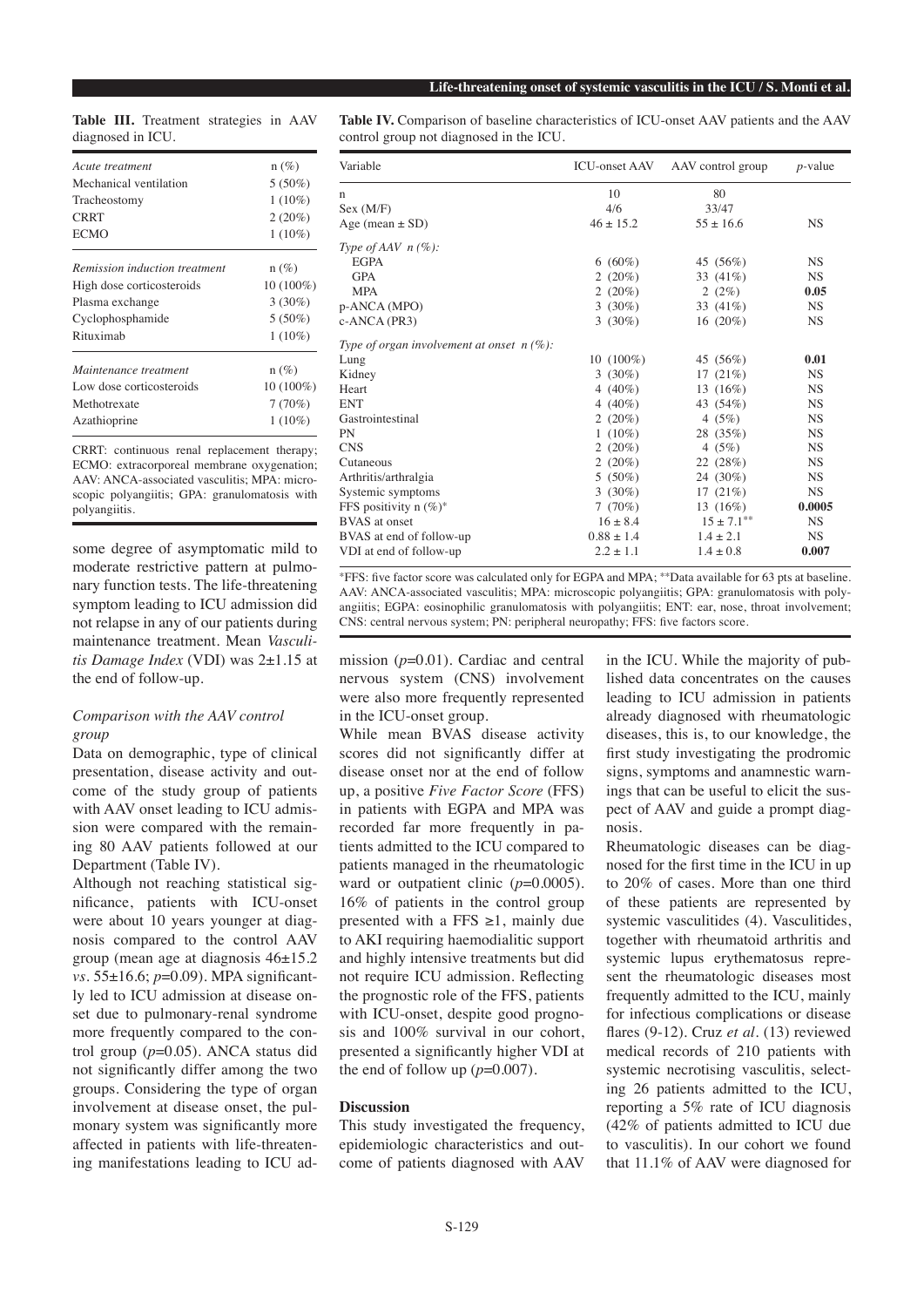#### **Life-threatening onset of systemic vasculitis in the ICU / S. Monti et al.**

the first time in ICU. EGPA was the AAV most frequently leading to ICU admission at disease onset. Supportive data from the literature are scarce in differentiating between different types of AAV in the ICU setting, usually considering systemic vasculitides as a whole group, but GPA was reported as the prevalent diagnosis (14). This finding is not solely explained by the epidemiologic distribution of AAV that would report EGPA as the least frequent diagnosis both in terms of incidence and prevalence compared to GPA and MPA (12). The possibility of an increasing diagnostic confidence supported by specific objective findings should also be excluded since 60% of EGPA patients were ANCA negative. Moreover, EGPA is probably not the AAV with the most hyper-acute disease onset, since it shows the highest frequency of disregarded anamnestic warnings such as asthma and nasal polyps, often lasting several years before ICU admission and diagnosis, further underlying the importance of searching for this information. The higher frequency of EGPA in our cohort is probably the result of several months of unrecognised disease finally leading to a life-threatening exacerbation requiring ICU admission.

Cardio-pulmonary acute involvement was the main cause for ICU admission, accounting for 70% of cases, with DAH representing the leading cause of respiratory failure. This is in line with previous evidence (10, 15, 16). Lung involvement was the only type of organ involvement at disease onset significantly distinguishing patients with an ICU-onset from the AAV control group. Pulmonary involvement manifested as alveolar capillaritis-induced DAH is reported in 25–55% of patients with MPA (15,17) and is being increasingly recognised as a prominent manifestation of GPA, also at disease onset (18, 19). DAH has been demonstrated as the main cause for hospitalisation and ICU admission in AAV in other case series (5, 14). Also in our cohort, MPA was the most common cause of pulmonary-renal syndrome and was significantly more represented in the ICU-onset group compared to AAV not diagnosed in the intensive care setting

(1). Endomyocardic involvement led to ICU admission in 66% of patients diagnosed with EGPA in our cohort and was associated with significantly increase of peripheral eosinophilia, known to reflect tissue infiltration (20). Also in our case series, myocardial involvement was more common in EGPA patients without ANCA positivity (21).

We demonstrated a lower mortality rate compared to other traditional series reporting percentages as high as 29-54% (10, 13, 22). Improved prognosis has also been reported by other authors for systemic rheumatologic diseases admitted to ICU, reporting mortality rates of 16.7% and excluding correlation with pulmonary-renal syndrome secondary to vasculitides among the leading causes of death (23). The mortality rate of patients with small-vessel vasculitis admitted to the ICU has been demonstrated to be lower than predicted despite DAH being the most common reason for admission (14). Bouachour *et al.* (4) compared the prognosis of rheumatologic patients (including systemic vasculitides) diagnosed in the ICU with the outcomes of patients admitted to ICU with a previously known rheumatologic condition. Survival was better for patients diagnosed in the ICU; iatrogenic complications and particularly infections were the main factors associated with increased mortality.

Age >60, previous chronic disease, use of corticosteroids, underlying lung disease, need for mechanical ventilation, comorbidities and particularly infectious diseases are recognised as independent factors associated with grim prognosis in the ICU, despite the severity of the rheumatologic condition itself (10, 13, 22, 24, 25, 26). Our cohort of patients was younger and treatment was promptly initiated within few days from ICU admission, probably halting the course of disease, leading to 100% survival rate. It is also possible that the mortality rate in the ICU is underestimated due to missed diagnosis and premature deaths never classified as AAV. Despite the excellent survival rate, the comparison with the AAV control group demonstrated that ICU-onset significantly leads to worse VDI scores that can be efficiently be predicted by dedicated prognostic factors such as the FFS (8).

We demonstrated that some specific prodromic signs/symptoms and anamnestic warnings are consistently detectable in patients diagnosed with AAV in the ICU and should always be investigated to avoid missed or delayed diagnosis. A history of adult-onset asthma was presented by 50% of patients, often lasting several years before the acute exacerbation leading to the ICU diagnosis occured. Nasal polyps, often treated with frequent surgical procedures without a conclusive diagnosis and eosinophilia, characteristically and significantly increasing at the time of disease flare and ICU admission, were detectable in 30% of cases. Diagnostic difficulties in recognising EGPA probably arise from the close relationship with other eosinophilic disorders (27) and the frequency of asthma in the general population leading often to misclassification of EGPA into an idiopathic or allergic disorder (28). Vasculitis typically develops in a previously asthmatic and eosinophilic middle-aged patient; asthma is severe, associated with eosinophilia, nasal polyps and sinusitis and possibly other extrapulmonary symptoms (29). Other important signs and symptoms, although aspecific, to be searched for are arthralgias, fever and purpuric lesions, often shortly preceding ICU admission.

The advances in treatment strategies for AAV have certainly and dramatically improved outcomes. Our patients were treated with intensive remission induction regimens as soon as the diagnosis was confirmed. Plasma-exchange was associated for the most severe cases of DAH (30% of our cohort). The use of plasma-exchange together with corticosteroid and cyclophosphamide has dramatically changed the prognosis of AAV and has been associated with increased renal recovery and reduction of end-stage renal disease (30, 31, 32, 33). Rituximab was highly efficacious in inducing remission also in our experience (34, 35). Despite comprehensible concerns, introduction of immunosuppressive therapy did not appear to be a risk factor for mortality in this and other cohorts (25).